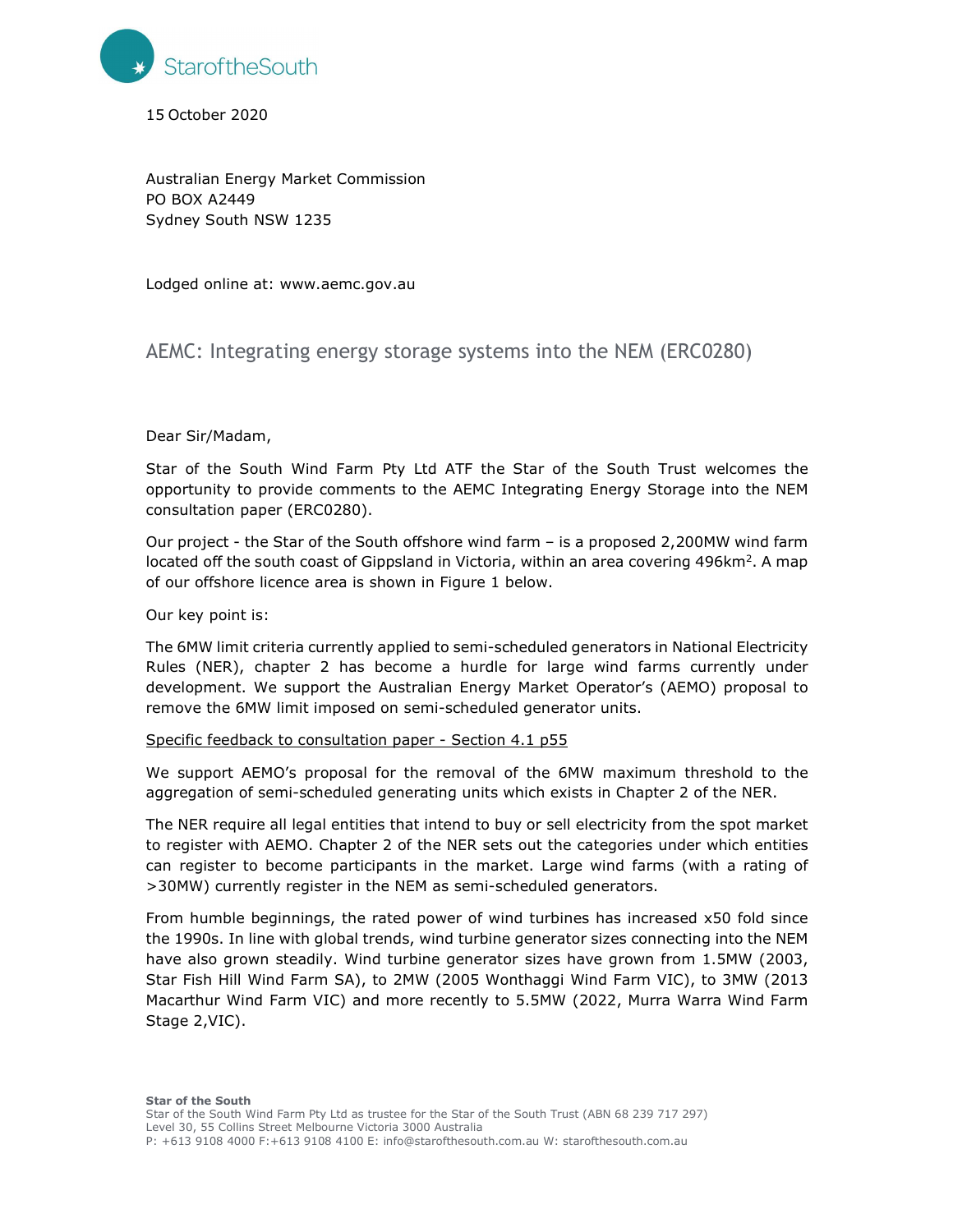Some onshore wind turbines are already rated above 5MW and some Original Equipment Manufacturers (OEMs) offer power ratings in excess of 6MW. It is expected that onshore wind turbine power ratings will continue to grow over time.

The first offshore wind turbine with a rating exceeding 6MW entered commercial operation in 2018 in the UK. $<sup>1</sup>$  Since then, offshore wind projects with 7MW and above wind turbines</sup> are being commissioned globally. For instance, a wind turbine with a rated power of 8.3MW was commissioned in 2019 in Germany.<sup>2</sup>

The trends for larger wind turbines and larger generator ratings are set to continue in the foreseeable future (as shown in Figure 2 below).

There is no longer a rationale that we are aware of, to maintain the imposition of a 6MW generating unit rating limit for semi-scheduled generators.

Should the limit be kept unchanged, wind farm projects will be in the same situation as the energy storage systems today: left without a specific category to register under. The status quo will create issues during the registration process of large wind farms. Delays incurred during registration may prevent low cost energy supply to smoothly enter the NEM. The situation will not promote efficient investment in, and operation of, electricity services for the long-term interests of electricity consumers unless an interim arrangement is found in the short term and/or the 6MW limit is ultimately increased or removed.

For the reasons outlined in this letter, we support AEMO's proposal to remove the 6MW limit imposed on semi-scheduled generator units.

Should you have any questions relating to this matter, please contact Jonathan Dahmani, Grid Connection Manager, via email jdahmani@starofthesouth.com.au or by phone on (04) 3946 1969.

Yours sincerely,

Casper Frost Thorhauge Chief Executive Officer Star of the South Wind Farm Pty Ltd ATF the Star of the South Trust

<sup>&</sup>lt;sup>1</sup> Walney Extension Wind Farm, UK

<sup>2</sup> Deutsche Bucht Offshore Wind Farm, Germany